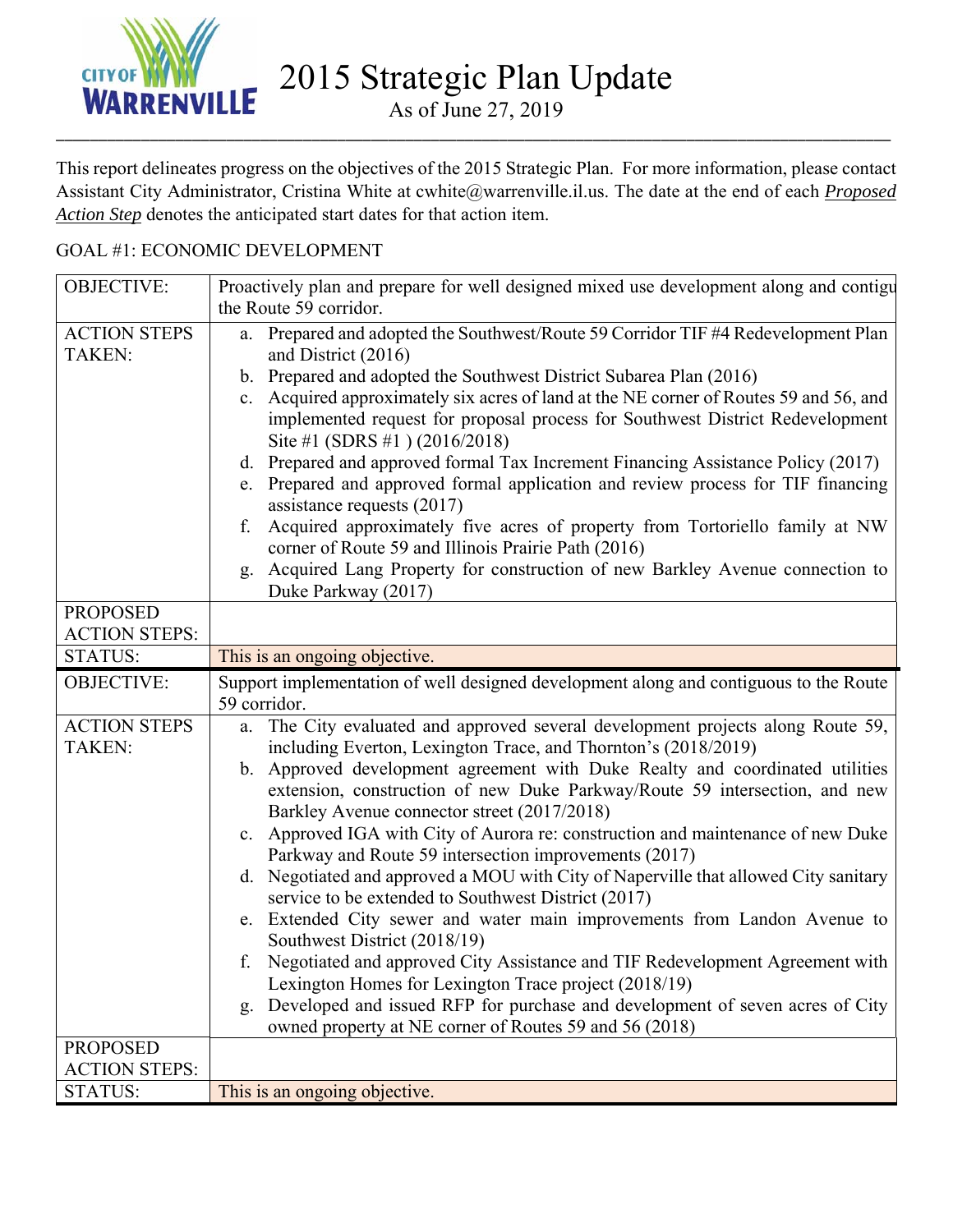

2015 Strategic Plan Update

As of June 27, 2019

| <b>OBJECTIVE:</b>    | Stimulate desirable mixed use redevelopment and new community gathering places in the            |
|----------------------|--------------------------------------------------------------------------------------------------|
|                      | Old Town/Civic Center Area.                                                                      |
| <b>ACTION STEPS</b>  | a. Represented the City's interests in negotiating the acquisition of the Citgo gas              |
| <b>TAKEN:</b>        | station located on the corner of Warrenville and Batavia (in progress)                           |
|                      | b. Negotiated and approved "First Right of Refusal" and "Option" agreements for                  |
|                      | Alletto property north and east of the Route 56 and Batavia Road intersection (2016)             |
|                      | c. Issued RFP and approved a Redevelopment Agreement with Airhart Development                    |
|                      | for the redevelopment of CCRS $#1$ with the Stafford Place project (2017)                        |
| <b>PROPOSED</b>      | Continue to communicate with the current owners of the Citgo property to negotiate<br>a.         |
| <b>ACTION STEPS:</b> | purchase.                                                                                        |
| <b>STATUS:</b>       | This is an ongoing objective.                                                                    |
| <b>OBJECTIVE:</b>    | Promote the rehabilitation, improvement, and occupancy of older commercial properties            |
|                      | throughout the community                                                                         |
| <b>ACTION STEPS</b>  | a. None                                                                                          |
| <b>TAKEN:</b>        |                                                                                                  |
| <b>PROPOSED</b>      |                                                                                                  |
| <b>ACTION STEPS:</b> |                                                                                                  |
| <b>STATUS:</b>       | This is an ongoing objective.                                                                    |
| <b>OBJECTIVE:</b>    | Assist and encourage existing local businesses to expand, grow, and remain in Warrenville.       |
| <b>ACTION STEPS</b>  | Designated Two Brothers Brewing Co. as "preferred purchaser and developer of<br>a.               |
| <b>TAKEN:</b>        | the City-owned SDRS $#1$ property" (2019)                                                        |
| <b>PROPOSED</b>      |                                                                                                  |
| <b>ACTION STEPS:</b> |                                                                                                  |
| <b>STATUS:</b>       | This is an ongoing objective.                                                                    |
| <b>OBJECTIVE:</b>    | Facilitate additional complimentary development in the Cantera development.                      |
| <b>ACTION STEPS</b>  | The City evaluated and approved several development projects in Cantera,<br>a.                   |
| <b>TAKEN:</b>        | including Riverview West, Vanguard, and Chuy's Restaurant (2017-2019)                            |
|                      | The City approved the remodeling of the BP station at Warrenville and Winfield<br>$\mathbf{b}$ . |
|                      | Roads, with the addition of a Dunkin Donuts and Which Wich Sandwiches                            |
|                      | (2018)                                                                                           |
| <b>PROPOSED</b>      |                                                                                                  |
| <b>ACTION STEPS:</b> |                                                                                                  |
| <b>STATUS:</b>       | This is an ongoing objective.                                                                    |
| <b>OBJECTIVE:</b>    | Plan for and encourage a high quality, appropriately scaled and located, new higher density      |
|                      | residential development including multiple-family housing.                                       |
| <b>ACTION STEPS</b>  | a. The City evaluated and approved several high-quality and higher-density                       |
| <b>TAKEN:</b>        | residential developments, including Everton, Riverview West, Vanguard,                           |
|                      | Lexington Trace, and Stafford Place (2016-2019)                                                  |
|                      | b. The City recently approved the preliminary PUD for a higher-density,                          |
|                      | independent, mixed-income, senior housing development for the Alden                              |
|                      | Foundation (2019)                                                                                |
| <b>PROPOSED</b>      |                                                                                                  |
|                      |                                                                                                  |
| <b>ACTION STEPS:</b> |                                                                                                  |